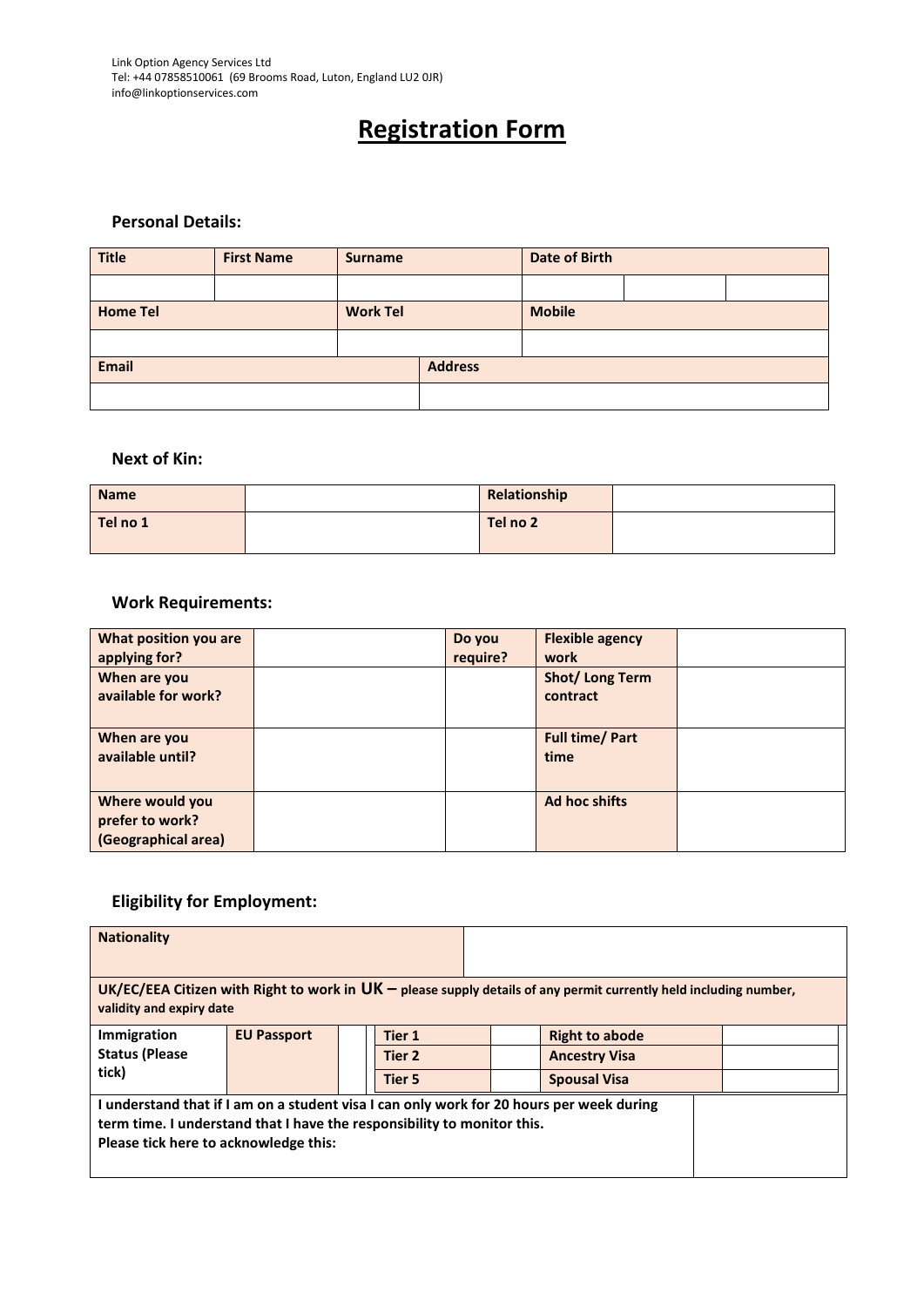#### **Education/ Professional Qualifications:**

| Place of study                | Grade         |  |
|-------------------------------|---------------|--|
| <b>Subject/ Qualification</b> | Date obtained |  |

#### **Training/ Other Qualifications:**

| <b>Training provider</b> | <b>Duration</b> |  |
|--------------------------|-----------------|--|
| <b>Course duration</b>   | Date obtained   |  |

#### **Membership of Professional Bodies:**

| Qualification |  |                        | Professional<br><b>Body</b> |                    |  |
|---------------|--|------------------------|-----------------------------|--------------------|--|
| Date obtained |  | Prof Reg No/<br>PIN no |                             | <b>Expiry date</b> |  |

#### **Employment:**

**Please include all periods of employment, unemployment, study, travel etc. as necessary to cover a minimum period of the last 3 years. There should be NO GAPS in your activity history for the last three years.**

| <b>Employer Name</b> | <b>Address of Employer</b> | From         | To           |
|----------------------|----------------------------|--------------|--------------|
|                      |                            | (Month/Year) | (Month/Year) |
|                      |                            |              |              |
|                      |                            |              |              |
|                      |                            |              |              |
|                      |                            |              |              |
|                      |                            |              |              |
|                      |                            |              |              |
|                      |                            |              |              |
|                      |                            |              |              |
|                      |                            |              |              |
|                      |                            |              |              |

#### **Professional References (two most recent):**

| <b>Full Name</b>                    |             | <b>Full Name</b>                        |             |
|-------------------------------------|-------------|-----------------------------------------|-------------|
| <b>Position</b>                     |             | <b>Position</b>                         |             |
| Organisation                        |             | Organisation                            |             |
| Phone                               |             | Phone                                   |             |
| <b>Address</b>                      |             | <b>Address</b>                          |             |
| Post code:                          | Email:      | <b>Post code:</b>                       | Email:      |
| Could we contact this<br>reference? | No:<br>Yes: | <b>Could we contact this reference?</b> | Yes:<br>No: |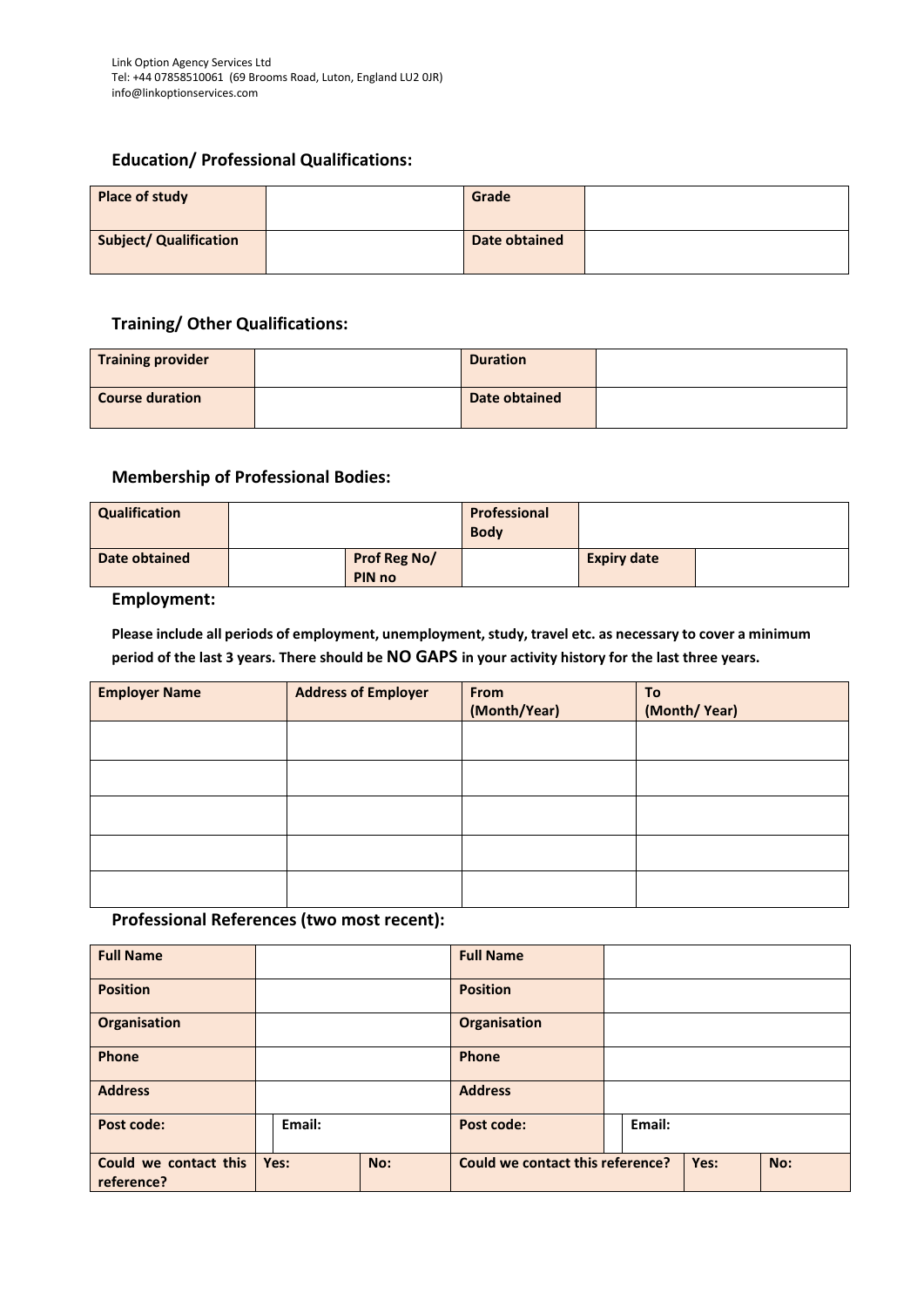#### **Your clinical details:**

## **Please tick boxes with the clinical areas you have expertise in:**

| <b>A&amp;E</b>             | <b>Cardiac</b>                  | <b>Clinics</b>            |
|----------------------------|---------------------------------|---------------------------|
| Community                  | $\Box$ Diagnostic Imaging x-ray | <b>Elderly care</b>       |
| <b>Endoscopy</b>           | <b>General wards</b>            | Gynaecology               |
| <b>HDU</b>                 | <b>Health visitor</b>           | Homecare                  |
| <b>ITU</b>                 | <b>Learning disabilities</b>    | <b>Medical</b>            |
| <b>Mental Health</b>       | <b>Midwifery</b>                | <b>Neonatal</b>           |
| <b>NICU</b>                | <b>Nurse Practitioner</b>       | <b>Nursing homes</b>      |
| <b>Occupational Health</b> | <b>ODP</b>                      | <b>Oncology</b>           |
| Chemotherapy               | <b>Orthopaedics</b>             | <b>Paediatric A&amp;E</b> |
| <b>Paediatrics</b>         | <b>Palliative</b>               | <b>PICU</b>               |
| <b>Practice Nurse</b>      | Prison                          | Radiology                 |
| <b>Recovery</b>            | Renal                           | <b>Dialysis</b>           |
| <b>SCBU</b>                | <b>Surgical</b>                 | <b>Theatre</b>            |
| <b>Triage</b>              | <b>Urology</b>                  | <b>Walk in centre</b>     |

☐ **Other (Please specify)**

**Please tick boxes with the Health Care Assistance areas you have expertise in:**

| <b>Personal care</b>              | <b>Domestic care</b>                                  |
|-----------------------------------|-------------------------------------------------------|
| Bath/shower/strip wash            | Application/ change of simple dressings               |
| <b>Bed bath</b>                   | <b>Bed making</b>                                     |
| Bedpans/commodes                  | <b>Care plans (Evaluating)</b>                        |
| <b>Blood glucose monitoring</b>   | <b>Care plans (Formulating)</b>                       |
| <b>Blood pressure</b>             | <b>Care plans (Implementing)</b>                      |
| <b>Care of bladder and bowels</b> | Changing abed/ draw sheet with client in/on it        |
| Care of eyes                      | Challenging behaviour-children/ schools               |
| <b>Care of feet</b>               | Challenging behaviour-young adults                    |
| <b>Care of fingernails</b>        | <b>Care of client from Operating Threat</b>           |
| <b>Care of hair</b>               | Dealt with relatives of ill and terminally ill client |
| <b>Care of prosthetics</b>        | Dementia care                                         |
| Catheter bag (emptying)           | <b>Eating disorders</b>                               |
| <b>Changes in condition</b>       | <b>Evaluating care plans</b>                          |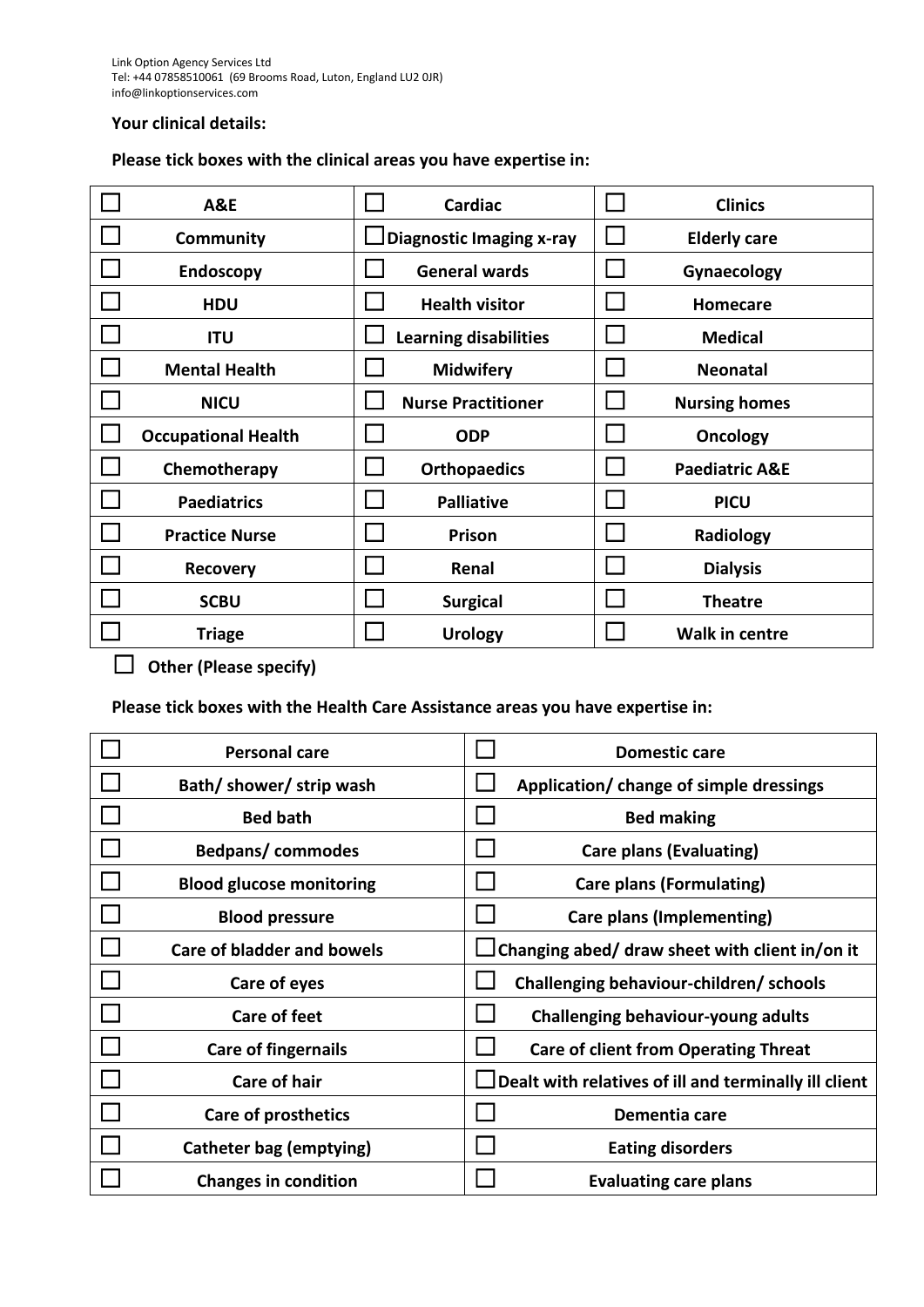Link Option Agency Services Ltd Tel: +44 07858510061 (69 Brooms Road, Luton, England LU2 0JR) info@linkoptionservices.com

| <b>Colostomy my bag (Changing)</b> | <b>Experience in hospice</b>                  |
|------------------------------------|-----------------------------------------------|
| <b>Dressing/undressing</b>         | <b>Housework (light duties)</b>               |
| <b>Elimination</b>                 | <b>Learning disabilities</b>                  |
| Ensure pressure areas are healthy  | <b>Mental Health Hospital acute</b>           |
| <b>Feeding a helpless client</b>   | <b>Mental Health Hospitals Long Stay</b>      |
| <b>Hoists</b>                      | <b>Observing confidentiality</b>              |
| <b>Mobility</b>                    | Record change of condition in care plan       |
| <b>Mouth care</b>                  | <b>Record keeping</b>                         |
| <b>Moving and handling</b>         | Record instruction from GP/ District nurse    |
| Moving and handling aids           | <b>Report writing/ giving</b>                 |
| <b>Observations</b>                | Return of client from operating theatre       |
| <b>Obtaining simple specimens</b>  | <b>Shopping</b>                               |
| <b>Pulse</b>                       | Taking, recording and conveying messages      |
| <b>Recording fluid balance</b>     | <b>Terminally ill</b>                         |
| Respiration                        | <b>Washing of personal laundry</b>            |
| <b>Shaving</b>                     | <b>Hostel work</b>                            |
| <b>Temperature</b>                 | Children's residential units including autism |
|                                    | and challenging behaviour                     |
| <b>Urine Testing</b>               | <b>Eating disorders units</b>                 |
| Use of bath aids                   | <b>Domiciliary care</b>                       |
| <b>Weight chart</b>                | Live in care                                  |

# **Declaration of Criminal Record:**

| Do you have any unspent criminal convictions,                                                                                                                                                                                                                                                                                                                                                                     | Yes: | No: |
|-------------------------------------------------------------------------------------------------------------------------------------------------------------------------------------------------------------------------------------------------------------------------------------------------------------------------------------------------------------------------------------------------------------------|------|-----|
| cautions, reprimands or warnings?                                                                                                                                                                                                                                                                                                                                                                                 |      |     |
| Are you subject of any pending proceedings?                                                                                                                                                                                                                                                                                                                                                                       | Yes: | No: |
| If yes please list your criminal convictions and their dates below. The information you give<br>will be treated in confidence and only taken into account where, in the reasonable opinion<br>of the Company the offence is relevant to the post for which you are applying. Certain types<br>of employment and certain professions are exempt from the Rehabilitation of Offenders                               |      |     |
| Act 1974 and in those cases particularly where the employment is sought in relation to<br>positions involving working with children or vulnerable adults details of all criminal<br>convictions, both spent and unspent, must be given. Failure to declare a conviction may<br>require us to exclude you from our register or terminate an assignment if the offence is not<br>declared but later comes to light. |      |     |

# **Professional conduct:**

| $\pi$ re you currently subject to or have previously been subject to any suspension, $\gamma$ Yes<br>investigation, serious complaint/s, or dismissed by an employer, professional body or |  | No |  |
|--------------------------------------------------------------------------------------------------------------------------------------------------------------------------------------------|--|----|--|
| regulator?                                                                                                                                                                                 |  |    |  |